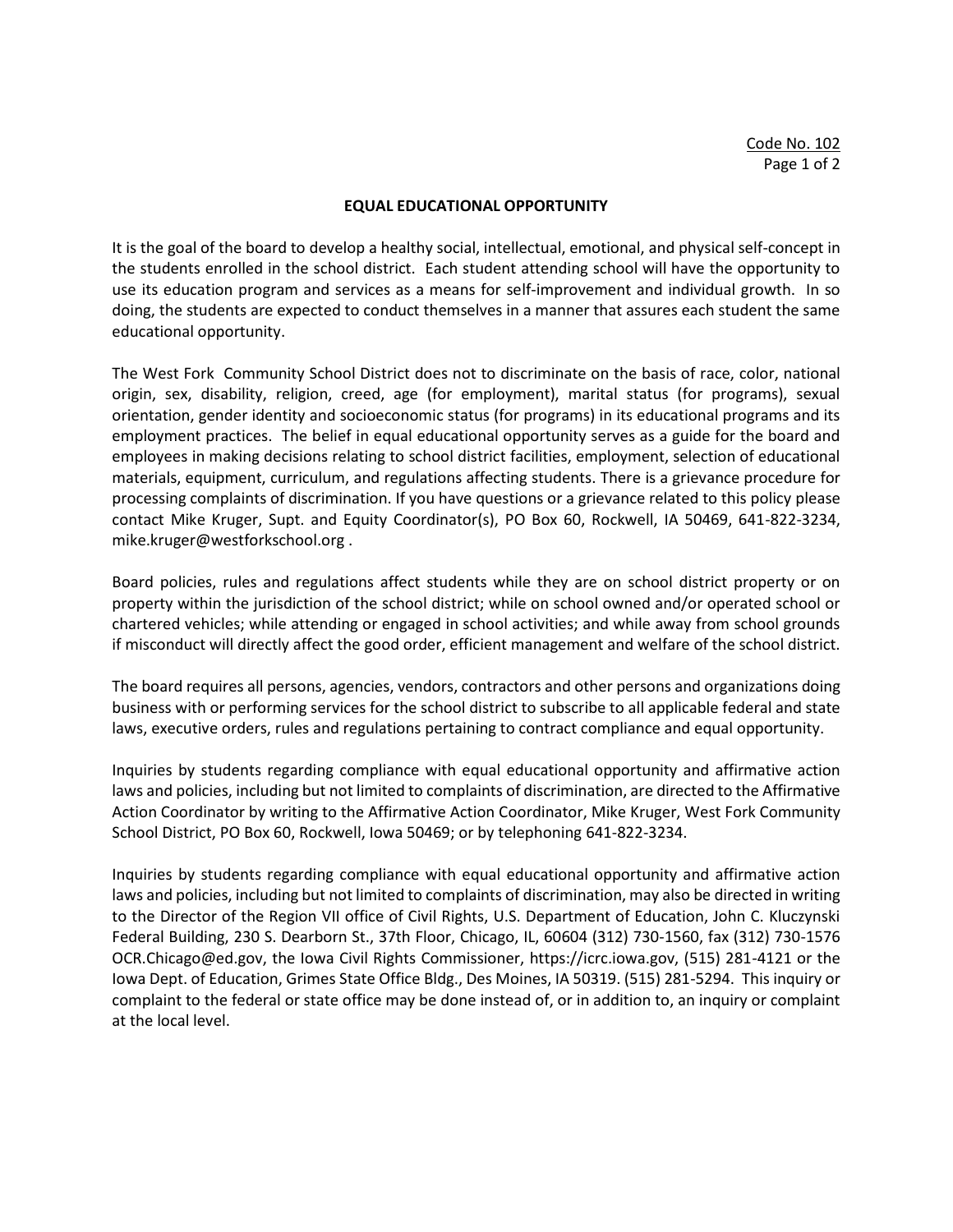#### *This is a Mandatory Policy*

*NOTE: A school district may have a different coordinator for each law or consolidate the responsibilities under one employee. The Iowa Department of Education encourages districts to have no more than two (2) coordinators: one for employment and one for programs. If the district has more than one coordinator, publications of this policy and notifications must include the name, contact address, contact phone number and email address for each coordinator.* 

*NOTE: The language utilized above is consistent with Iowa Department of Education guidance released in the School Leader Update on September 1, 2015. The classes listed are all mandatory.* 

*NOTE: Some conduct that falls under a school's equal educational opportunity policy also may trigger responsibilities under the state's anti-bullying/anti-harassment laws. By limiting the response to a specific application of its equal educational opportunity policy and the accompanying grievance procedures, a school may fail to properly consider whether the alleged conduct also results in bullying and/or harassment.*

Legal Reference: 20 U.S.C. §§ 1221 et seq. 20 U.S.C. §§ 1681 et seq. 20 U.S.C. §§ 1701 et seq. 29 U.S.C. § 206 et seq. 29 U.S.C. § 794 42 U.S.C. §§ 2000d and 2000e. 42 U.S.C. §§ 12101 et seq. 34 C.F.R. Pt. 100. 34 C.F.R. Pt. 104. Iowa Code §§ 216.6; 216.9; 256.11; 280.3. 281 I.A.C. 12.

| Cross Reference: | 101   | Educational Philosophy of the School District               |
|------------------|-------|-------------------------------------------------------------|
|                  | 401.1 | <b>Equal Employment Opportunity</b>                         |
|                  | 500   | Objectives for Equal Educational Opportunities for Students |
|                  |       | 506.1 Student Records                                       |
|                  |       |                                                             |

Approved 03/15/2021 Reviewed 02/15/2021 Revised 02/11/2021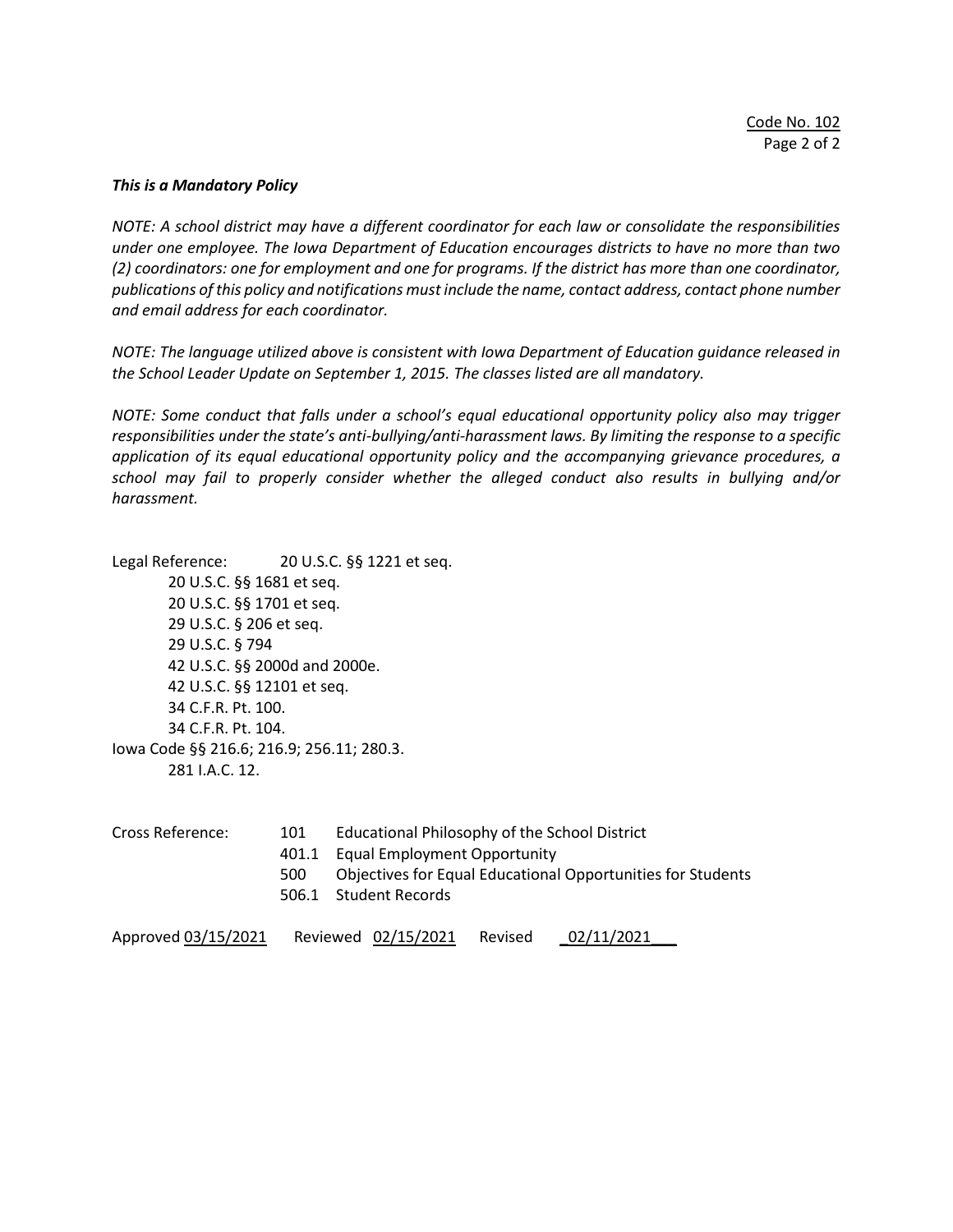### **NOTICE OF NONDISCRIMINATION**

Students, parents, employees and others doing business with or performing services for the West Fork Community School District are hereby notified that this school district does not discriminate on the basis of race, color, age (except students), religion, national origin, sex, marital status, sexual orientation, gender identity or disability in admission or access to, or treatment in, its programs and activities.

The school district does not discriminate on the basis of race, color, age (except students), religion, national origin, sex, sexual orientation, gender identity or disability in admission or access to, or treatment in, its hiring and employment practices. Any person having inquiries concerning the school district's compliance with the regulations implementing Title VI, Title VII, Title IX, the Americans with Disabilities Act (ADA), 504 or IOWA CODE 280.3 is directed to contact:

# **SUPERINTENDENT OF SCHOOLS WEST FORK COMMUNITY SCHOOL PO BOX 60 ROCKWELL, IA 50469 (641) 822-3234**

who has been designated by the school district to coordinate the school district's efforts to comply with the regulations implementing Title VI, Title VII, Title IX, the ADA, 504 and IOWA CODE 280.3 (2007).

Approved 03/15/2021 Reviewed 02/15/2021 Revised 10/21/2013